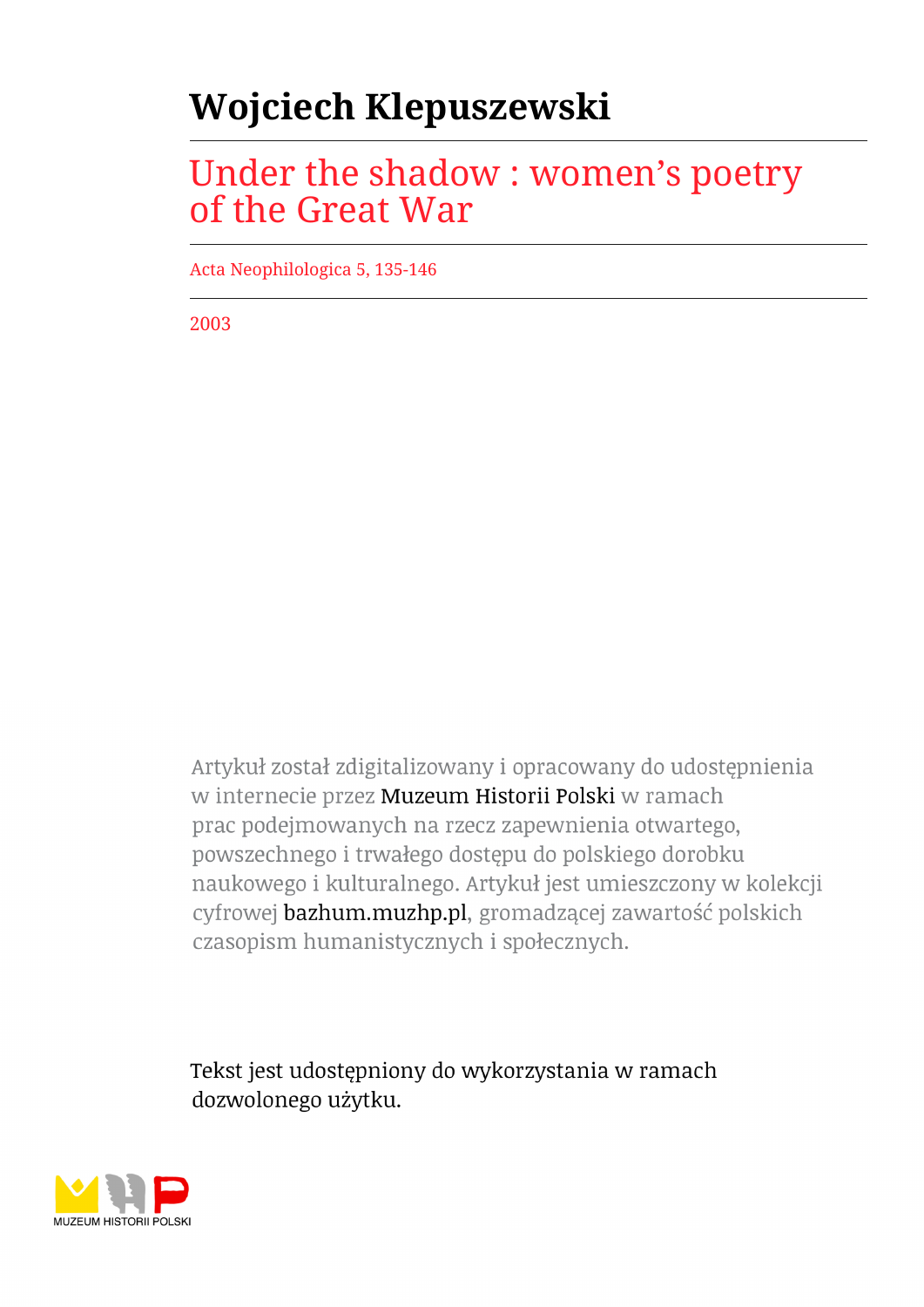Wojciech Kiepuszewski Politechnika Koszalińska

## **UNDER THE SHADOW. WOMEN'S POETRY OF THE GREAT WAR**

The quantity of English poetry and verse written during the Great War is not only impressive but is, in fact, a phenomenon in the history of English literature. According to one piece of bibliographical research, more than 2200 British citizens, of whom one fourth were women, wrote verse connected thematically with the Great War<sup>1</sup>. The heartrending suffering, not only on the battlefields, but in the homeland, seems to have found its outlet in a poetical rendering whose vastness is indeed unparalleled. Any thorough survey of the poetry of the Great War will reveal "...a range of war poets who may be grouped in various ways - professional poets and amateurs; ...those who leapt on a bandwagon of popular ideas writing clichés to please the crowd; imagists, Georgians, simple versifiers, innovators" (Roberts 1999:17). Inevitably, some of this output was of inferior quality, often written out of misplaced enthusiasm by armchair poets who displayed "...a strange inability to grasp the nature of the war" (17) as well as an inadequacy of technique, but there are numerous collections and anthologies which contain outstanding poetry written by such icons of the period as Wilfred Owen, Rupert Brooke or Siegfried Sassoon, who have been the focus of attention of literary criticism for decades.

At the same time, the poetry of the Great War written by women seems to have been neglected by literary critics, who often imply, or indeed claim, that the essential validity of war poetry resides primarily in its being born out of the suffering in the trenches and on the battlefields by those who were most directly involved, i.e. men<sup>2</sup>. One might easily conclude that there is no genuinely perceptive female poetic voice on the theme of war, and

<sup>&</sup>lt;sup>1</sup> See Reilly, Catherine W. 1978. *English Poetry of the First World War: A Bibliograp h y .* **London: George Prior.**

<sup>&</sup>lt;sup>2</sup> In 'A Note to the 1996 Edition' of *'The Penguin Book of First World War Poetry'*, Jon **Silkin writes: My editors rightly ask, 'Why did you put in this additional material,' indicating one poem by Mina Loy, and five others, all by women. Meaning, were these poems included under feminist pressures, or did you feel that these poems, because of their excellence, demanded inclusion? (Silkin 1996: 13).**

**This seems to be a most glaring example of the negative aura surrounding women's poetry of the period.**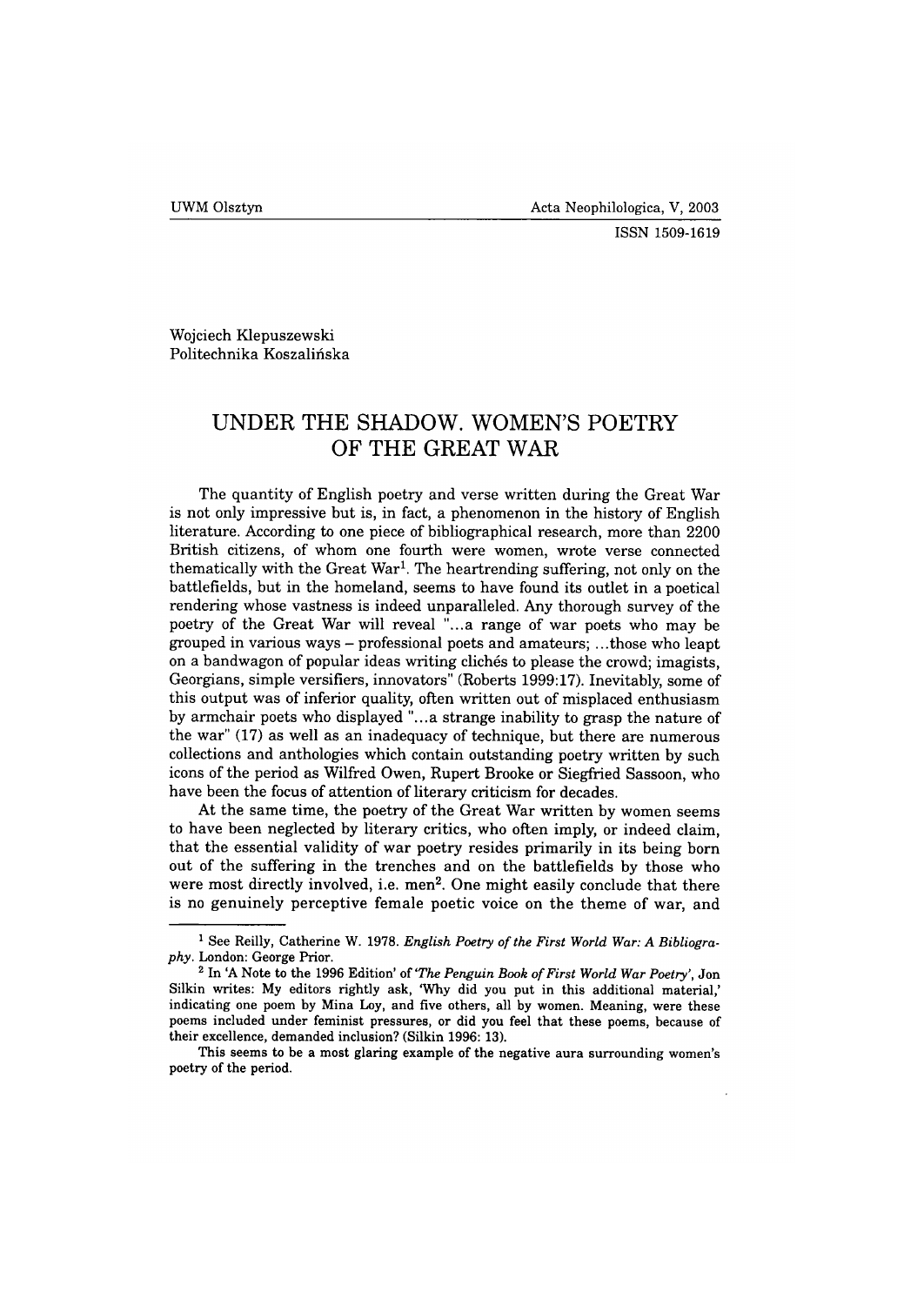that women's attempts to come to grips with the theme would at best be those of armchair poets, highly inconsistent with the predominantly macho ethics of war, or that women's war poetry epitomises ignorance and limits the scope of poetic expression to sentimental doggerel. Nosheen Khan claims that "...ignorance displayed towards women's literature of the First World War ...is hard to understand unless it is seen as flowing from the atavistic feeling that war is man's province and one which has no room for woman..." (Khan 1988: 1). Such an approach "...marginalises women's war poetry in terms of the male canon..." (Featherstone 1995: 100) and often springs from the common belief that war is predominantly a man's prerogative, and that women's awareness in this matter is limited to romantic ignorance<sup>3</sup>.

However, the truth is that in time of war, women do "... go to battle; they battle with the slow torture of fear and suspense, the long agonies of anticipation; the sleepless nights and fevered imagination; the pitiless hours usurped by visions of battered bleeding bodies" (Khan 1988: 138). In an untitled poem, terse as well as allusive, Irene McLeod seems to touch upon the very essence of this anguish:

**Men battle and die on a breath, But women who love them must wade Up to the lips in a sea Bitter as death; (166)**

McLeod leaves the heroic militaristic aspect of war to the combatants, and presents its reality from another perspective. She accentuates a different facet of war: the suffering endured by women, which was as unbearable as the agony in the trenches. A similar picture, drawn by Emily Underdown in "Woman's Part", poignantly reveals the anguish of those who are left at home, watching the theatre of war from afar:

**To smile with lips which hide a bleeding heart, To show calm courage through all stress and strain, To watch unflinching those she loves depart, And face not death, but life's far greater pain. (144)**

The torment of life at home encompasses a variety of emotions, ranging from horror, hate and wrath to a sense of isolation and solitude, and reflects the fate of women during the war. Similar in vein, but decidedly more laconic, is Diana Good's untitled poem:

**War, to me, Is the still woman With eyes of stone Who lives alone. (30)**

Life on the battlefields is often juxtaposed with the quiet suffering of those left at home as in "The Farmer" by Fredegond Shove (Parsons 1987: 162) or Gabrielle Elliot's "Pierrot Goes to War":

**<sup>3</sup> In point of fact, this is not entirely true, for there were women who worked just behind the firing lines in the WAAC (Women's Army Auxiliary Corps), QMAAC (Queen Mary's Army Auxiliary Corps) and many other auxiliary units.**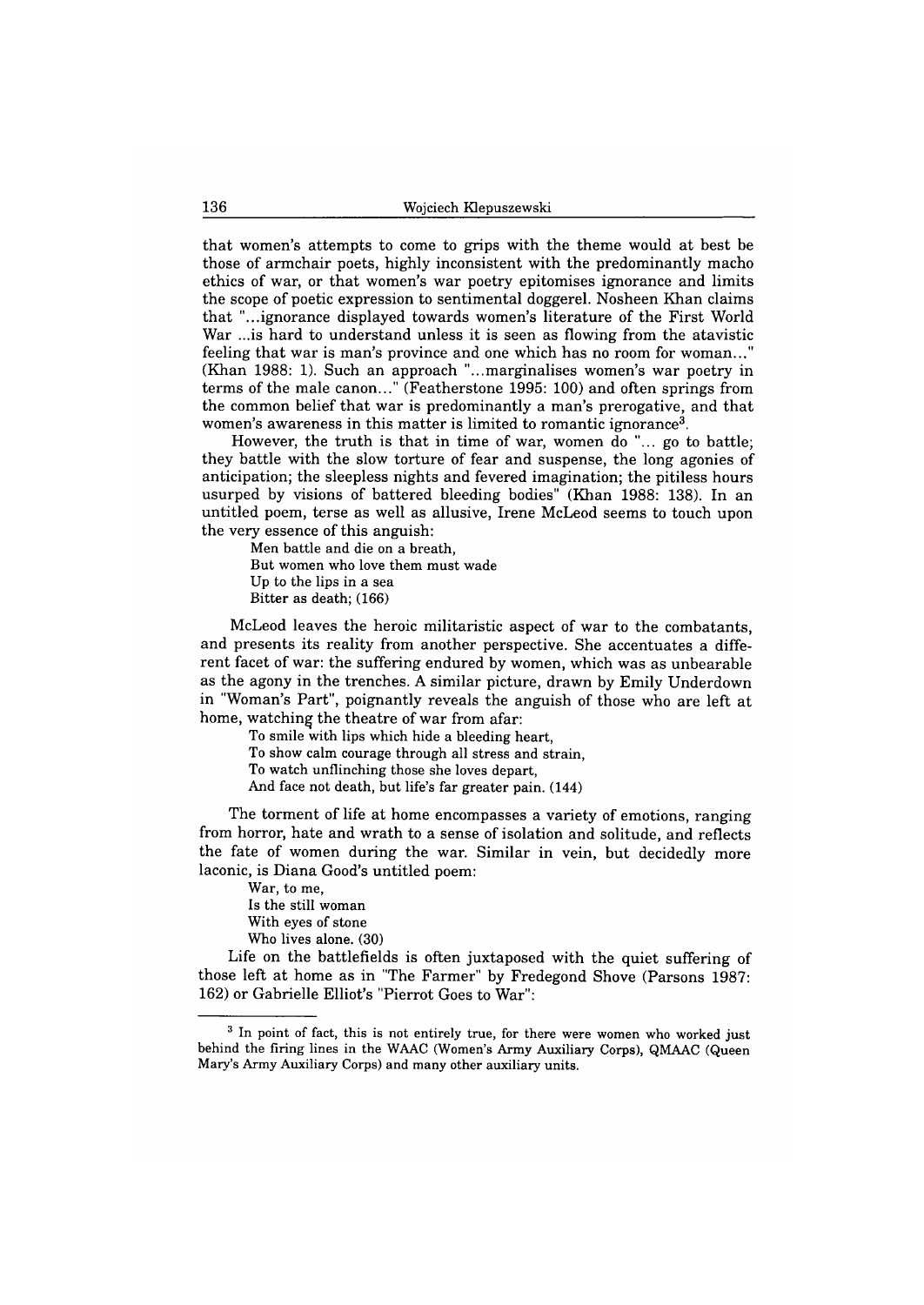**Only shadows linger, for love does not forget -** Pierrot goes forward – but what of Pierrette? (Khan 1988: 35)

It is a fact that the closest encounters the civilians in Britain had with the war were the occasional zeppelin raids<sup>4</sup>, but the impact the war had on the life at the Home Front inevitably affected people's consciousness, resulting in "...the intense sharpening of all the senses..." (Brittain 1999: 291). The outcome of this sharpening often finds its shape in the form of verse.

Nevertheless, in the majority of critical works as well as in anthologies<sup>5</sup>, women poets are either non-existent or, if they are mentioned, ...tend to figure as sweetly uncomprehending aunts, flighty flappers or bloodthirsty xenophobes, and to merit a few, not always complimentary, lines about their war work" (Marlowe 1999: 1). This is a rather selective frame of mind, and the arguments are indeed double-edged, if only for two fundamental reasons. First of all, a substantial number of poems written by the male poets of the 1914-18 war were undoubtedly of inferior quality. Alongside recognised male poets, there were countless poetasters and rhymers whose verse, labelled by Martin Stephen as "...inane babbling"(Stephen 2001: 3), remained rightly unappreciated, unacclaimed by literary critics and generally unpublished. Occasionally, poets such as William Watson or Harold Begbies6, who can easily be labelled as *minorum gentium* in terms of their contribution towards the poetry of the Great War7, are included in anthologies only because their poetry "...has an interest for the light it throws on situations, beliefs and attitudes..." (Roberts 1999:15). Secondly, one needs to bear in mind that the majority of the poets who experienced the terrible carnage of trench warfare "...lacked the perspective and knowledge to see clearly into another whole area of suffering" (Stephen 2001: 256). What this means is that the vision presented in the male poetry of the Great War is usually confined to what is customarily regarded as the experience of trench warfare, and thus inevitably lacks the vista of war as seen by the women poets. As it is, such shortcomings can be an impediment to a full understanding of the *truth* of war, and the poetry of the period is therefore devoid of an additional dimension<sup>8</sup>, which, howe-

**<sup>4</sup> See e.g., "The Shadow" by Rose Macaulay (Reilly 2000: 67-68), or Nancy Cunard's "Zeppelins" (26).**

**<sup>6</sup> Occasionally, one might find either a poem or a mention of just a few poets such as Charlotte Mew, May Wedderburn Cannan, Alice Meynell, Margaret Postgate Cole, or Fredegond Shove. See Parsons (1987), Silkin (1996).**

**<sup>6</sup> See, for example, "Fall In" by Harold Begbies (Roberts 1999: 51-52), or "The Half-Man" by William Watson (228).**

<sup>&</sup>lt;sup>7</sup> See Stephen, Martin (ed.). 2001. *Poems of the First World War: 'Never Such Innocen ce'.* **London: Everyman.**

**<sup>8</sup> It would be hard not to agree that there is an absolute necessity of salvaging "... from oblivion the experience of the muted half of society as rendered in verse, and document as far as is possible the full range of the impact the First World War made upon women's poetic sensibility" (Khan 1988: 1-2).**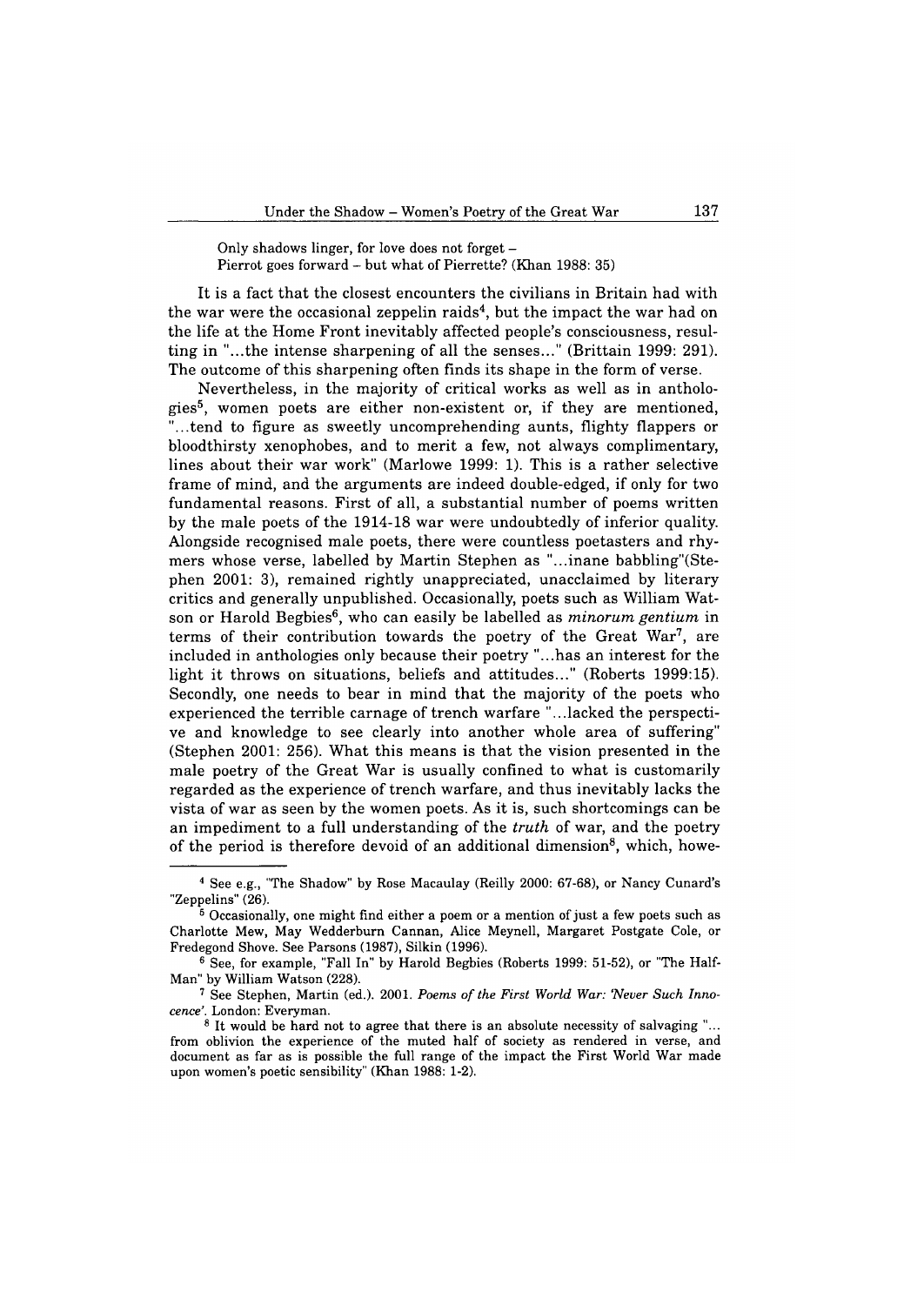ver "....peripheral to the major work of male poets..." (Featherstone 1995: 97), is undoubtedly a noteworthy constituent of the literary legacy of the First World War. In fact, this *gulf* between the perception of war as seen from the point of view of the combatants and those who watched it from afar is a common theme in the poetry of the Great War9.

Negative iconographies were also attributed to women by various male poets of the period. In fact, "...some of the most celebrated poems of the First World War are characterized by overt misogyny" (Featherstone 1995: 95). Among the most merciless male poets in this matter was Siegfried Sassoon, who, in "Their Frailty" (Hart-Davis 1983: 101), and even more so in "Glory of Women" (100), attacks "... female romanticism and ignorance of the reality of the carnage" (Gregson 1976: 38). Sassoon was not the only poet to react against popular verse written by women. Owen's famous "Duke Et Decorum Est", in its first version, was dedicated to Jessie Pope, who "...had not actually said that dying was 'dulce et decorum', but [who] did write some silly verse urging men to enlist" (Williams 1993: 78). A sample of Jessie Pope's verse, such as "The Call", might help towards an understanding of the rationale behind Owen's dedication:

**Who's fretting to begin, Who's going out to win? And who wants to save his skin-Do you, my laddie? (Reilly 2000: 88)**

There were, of course, many more "...deservedly forgotten poems, in fact truly vomitorial ...literary curiosities" (Roberts 1999: 15) written in a similar or even more nauseating vein, but it ought to be emphasised that doggerel was also written by the male poets of the period. Still, verse such as Jessie Pope's must have seemed provocative to most of the trench poets. Wilfred Owen was as scathing as Sassoon in his attitude towards women poets and the civilians back at home, and attacked what he felt to be a misguided and erroneous perception of war<sup>10</sup>. This is particularly overt in "The Dead-Beat":

**Dreaming of all the valiant, that** *aren't* **dead:**

**Bold uncles, smiling ministerially;**

**Maybe his brave young wife, getting her fun**

**In some new home, improved materially. (Stallworthy 1998: 121)**

At the same time, however, similar bitterness can be found in verse written by women. A number of female poets expressed their outrage against typical civilian attitudes. Nosheen Khan claims that "Even the soldier poets did not manage to create quite so effective and striking an image to register their disapproval of the war-crazy older generation as is conjured up by Hamilton" (Khan 1988: 9). The poem in question here is "The Ghouls" by

**<sup>9</sup> See, among many others, "Suicide in the Trenches" by Siegfried Sassoon (Hart-Davis 1983: 119), or "The Veteran" by Margaret Postgate Cole (Reilly 2000: 22-23).**

**<sup>10</sup> There are several poems by Wilfred Owen which touch upon this matter, such as "The Send Off (Stallworthy 1998:149), "SIW" (137-138), "Insensibility" (122), "Whereas Most Women Live" (58), "Greater Love" (143) or "Disabled" (152).**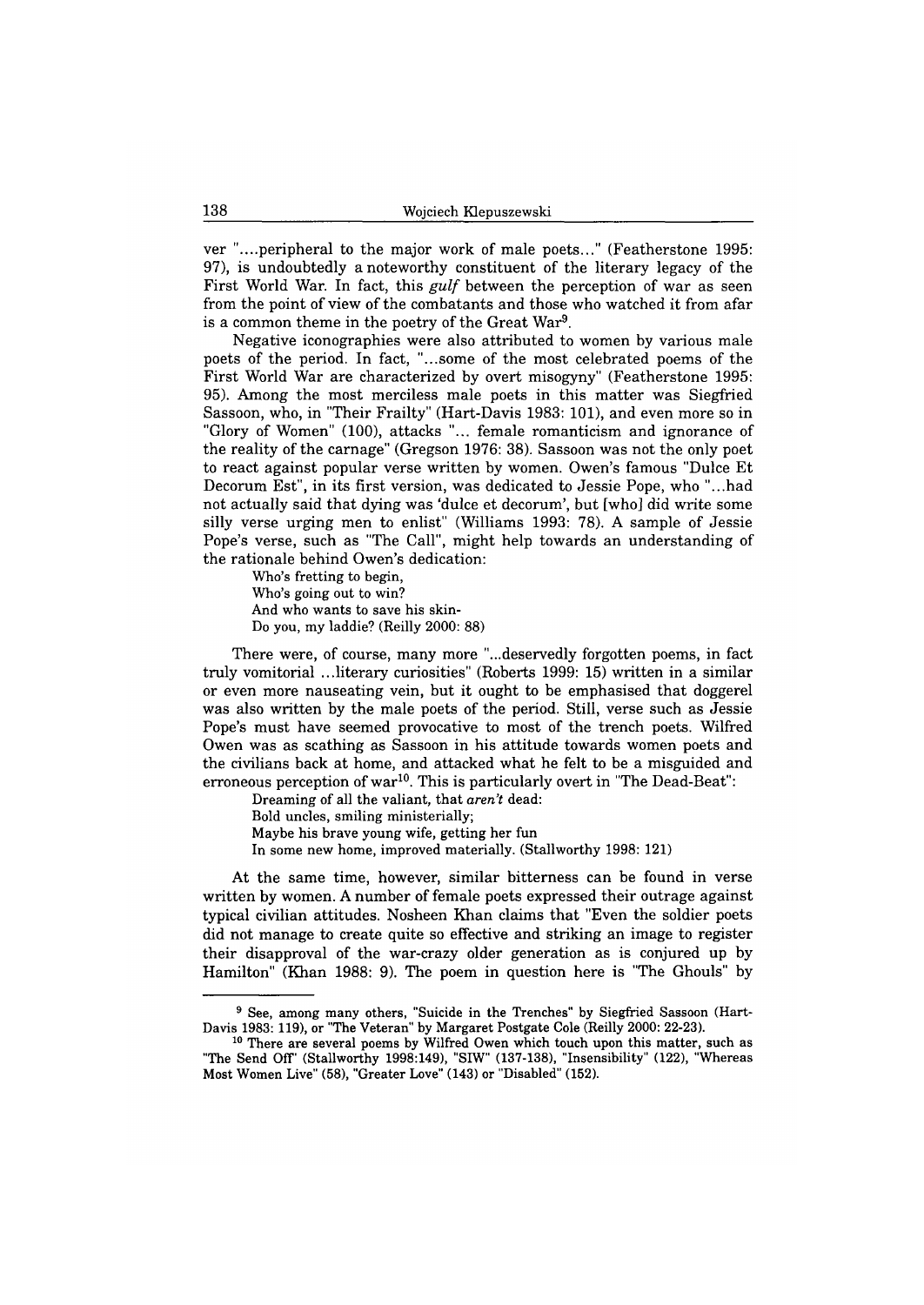Helen Hamilton in which she launches an attack on old men, who, close to death themselves, seem to find pleasure in gloating over lists of dead soldiers:

**You strange old ghouls, Who gloat with dulled old eyes, Over those lists, Those dreadful lists, Of young men dead. (Reilly 2000: 47)**

Hamilton exposes the Home Front complacency, which was often reviled in the poetry of the Great War. In fact, women were writing protest poetry somewhat earlier than Owen or Sassoon. Owen's "Dulce Et Decorum Est" as well as 'The Dead-Beat' both date from 1917 as do Sassoon's "Glory of Women" and "Their Frailty". A fine example of women's protest verse is Ruth Comfort Mitchell's "He Went for a Soldier", written in 1916, in which she discredits delusions concerning the grandeur of war:

**There are braggart attitudes we've worn so long;**

**There are tinsel platitudes we've sworn so long... (Khan 1988: 15)**

Not only did many women poets share a similar disgust for the faulty perceptions of war, but their poetry, in fact, very often contains references to verse written by men. Obviously, such intertextuality is inevitable as poetry does not exist in a literary void: there are always recurrent strands and themes which appear in verse composed by different poets. It may sometimes be difficult to decide on the extent to which one poem percolates through another. On many an occasion, there seems to be a straightforward allusion, such as a reference to the first line of Christopher Marlowe's "The Passionate Shepherd to His Love" (Abrams 1986: 813-814) as in "Invitation Au Festin" by Aelfrida Tillyard:

**Oh come and live with me, my love (Reilly 2000: 113)**

However, there are multifarious cross-references and similarities in the poetry of the Great War written by both women and men<sup>11</sup>. Anna Bunston De Barys celebration of the early enthusiasm for war in her "Youth Calls to Youth":

Come, it is springtime Life's at the morning, **Come, come and die. (Khan 1988: 11)**

is reminiscent of what Khan calls "...the idealistic euphoria intrinsic to poems such as Grenfell's 'Into Battle'" (11):

**<sup>11</sup> Among many other fine examples are "Rouen" by May Wedderburn Cannan (Reilly 2000: 17-18) and Siegfried Sassoon's "Aftermath" (Hart-Davis 1983: 143); Helen Hamilton's "The Romancing Poet" (Reilly 2000: 49-50) and Wilfred Owen's "Insensibility" (Stallworthy 1988: 122-123); "The Darkest Hour" by Irene Rutheford McLeod (Khan 1988: 34) and Robert Graves's "Two Fusiliers" (Gardener 1988: 148); "The Shadow" by Rose Macaulay (Reilly 2000: 67-68) and "The Dead" by Rupert Brooke (Keynes 1970: 22); "What Reward?" by Winifred M. Letts (Reilly 2000: 63) and Wilfred Owen's "Anthem for Doomed Youth" (Stallworthy 1988: 76); "Dulce Et Decorum?" by Elinor Jenkins (Reilly 2000: 57) and Wilfred Owen's "Dulce Et Decorum Est" (Stallworthy 1988: 117).**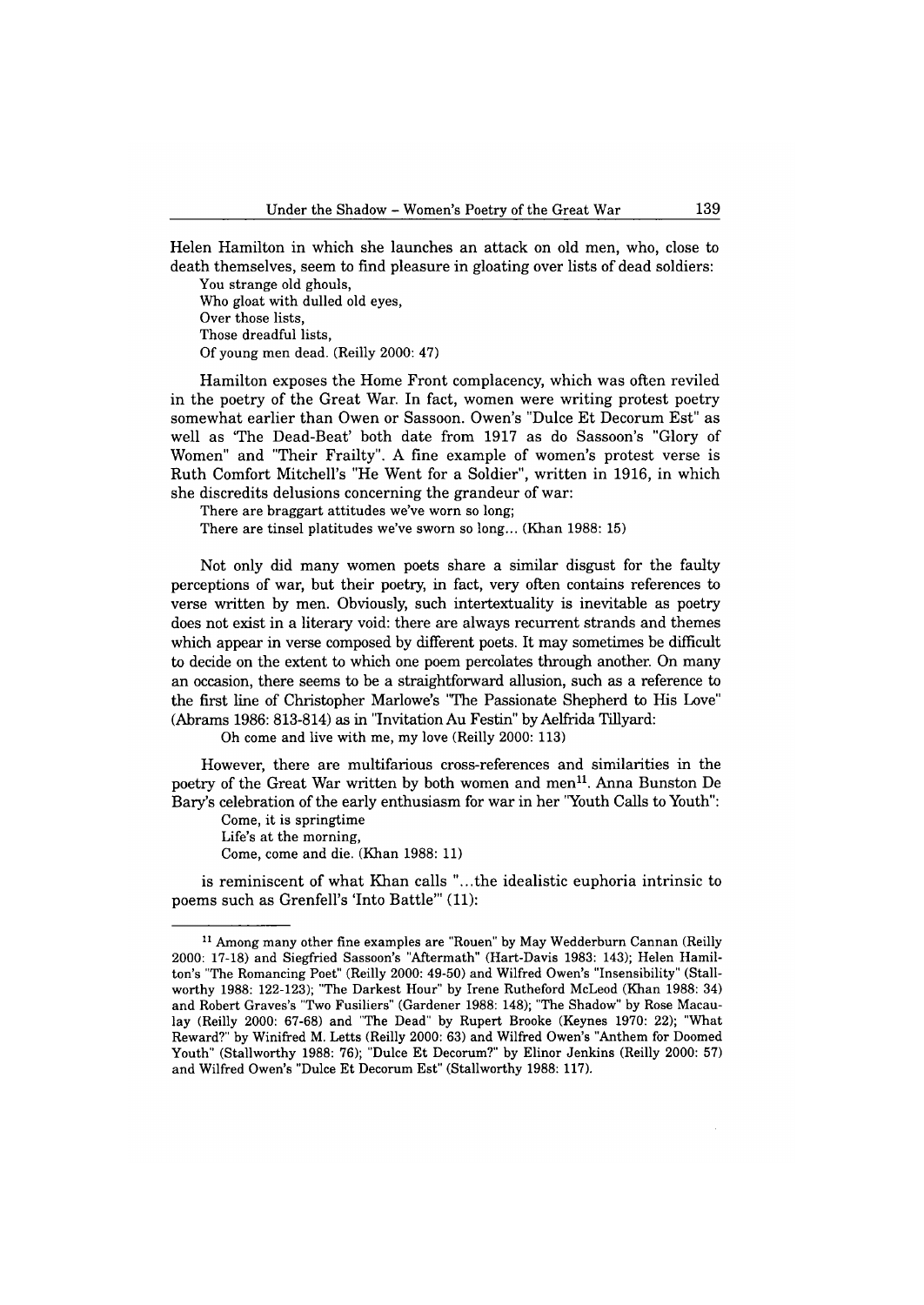**The naked earth is warm with spring... And life is colour and warmth and light... And he is dead who will not fight... (Silkin 1996: 83)**

The endless hours of overnight waiting, which for some resulted in inevitable death, rendered in Constance Renshaw's "All Quiet on the Western Front":

**We know that some of us, with stern face set, Will be among the morrow's silent ones. Yet ... 'all is quiet on the Western Front'. (Khan 1988: 22)**

seems to find its equivalent in Wildred Owen's "Exposure", although in this case Renshaw's poem was written earlier:

**Tonight, this frost will fasten on this mud and us Shrivelling many hands, puckering foreheads crisp. The burying-party, picks and shovels in shaking grasp, Pause over half-known faces. All their eyes are ice, But nothing happens. (Stallworthy 1988: 163)**

There are instances in which the themes and images are similar, but the purport is entirely different. Winifred M. Letts in her "The Deserter" seems to take pity on a soldier who could no longer bear the pressure of war:

**He stood there in a place apart, The shots rang out and down he fell, An English bullet in his heart. An English bullet in his heart! (Reilly 2000: 61-62)**

while in Gilbert Frankau's poem of the same title, there is no trace of understanding or compassion:

**'Fire!' called the Sergeant-Major. The muzzles flamed as he spoke: And the shameless soul of a nameless man Went up in the cordite-smoke. (Gardner 1988: 85)**

It is most conspicuous that the problem of desertion is depicted in a harsh manner by a combatant poet, while the very same theme is viewed from a different angle by a non-combatant, whose Home Front perspective in this case softens the image. Winifred M. Letts is not as one-sided and unyielding in her judgement as Gilbert Frankau, for whom the deserter is only a soldier who has failed to carry out his duty. Letts views the deserter's death more in terms of yet another loss of life, which is even more painful as it is inflicted by compatriots. This different perspective in women's poetry sometimes takes the shape of an exact reverse of a similar theme or image in poetry composed by men. In "The Mother" by May Herschel-Clarke, the opening line, much as the rest of the poem, seems to mirror Rupert Brooke's "The Soldier" (Keynes 1970: 23):

**If you should die, think only this of me... (Roberts 1998: 112)**

Paradoxically, it appears to be an answer to Brooke's poem, so to a certain extent it is in dialogue with "The Soldier".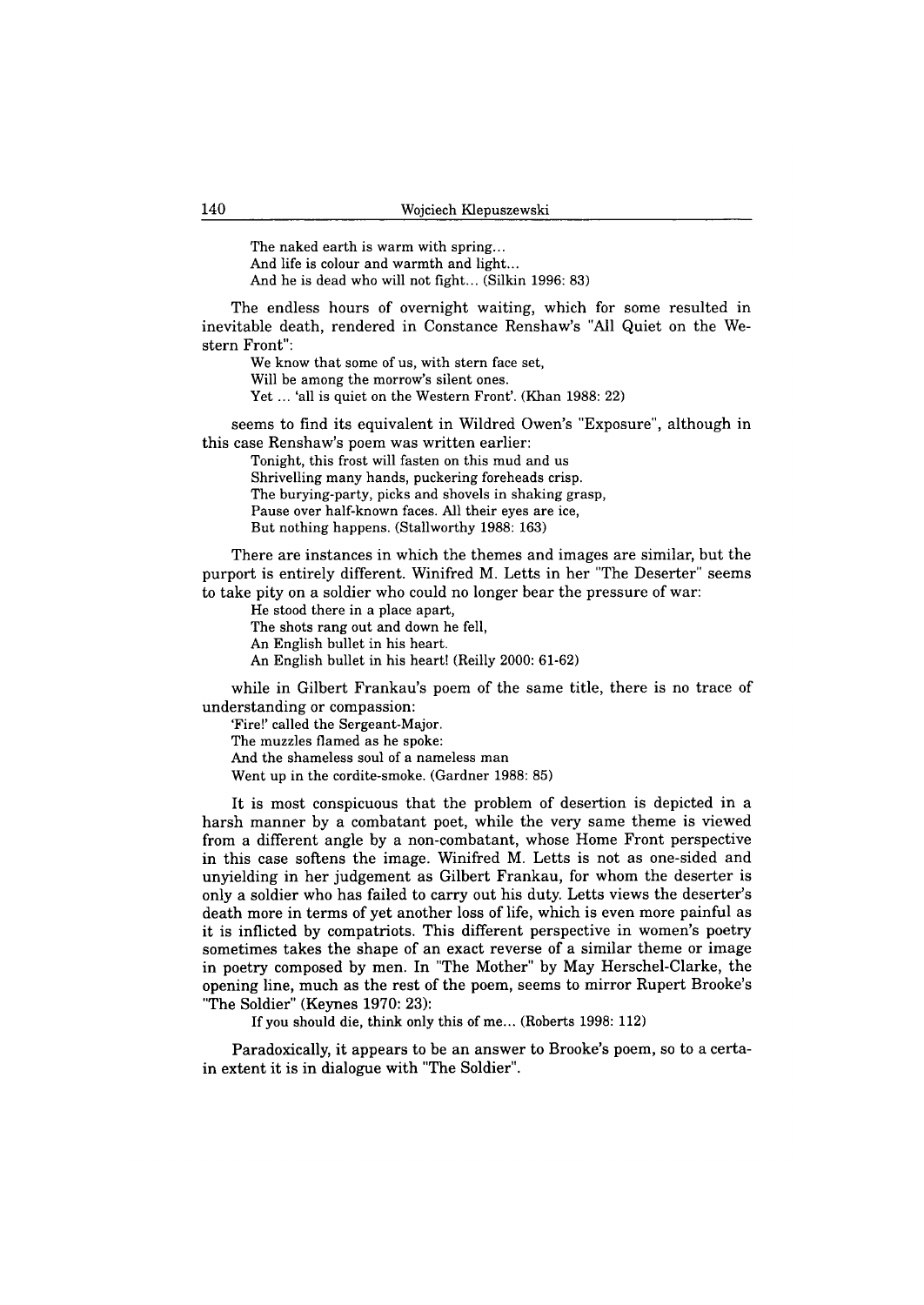Even a short overview of several war poems written by women poets reveals their significance and diversity. Therefore, it seems at least surprising that most editors and literary critics have adopted such a one-sided approach to this matter, for the range of themes and their poetical representation in women's poetry of the Great War confirm that the female voice is frequently profound and moving, and need not be separated from the mainstream of the poetry of the First World War. While some women's poetry is undoubtedly inferior in calibre, and characterised by jingoistic euphoria or melodramatic poeticisms, much is highly accomplished and shows both discernment and insight. The imagery and diction of many of the poems situates them among the most refined verse of the period<sup>12</sup>. What is of special value, however, and must be emphasised here, is the fact that this poetry opens up a new vista into the nature of war, which in most cases is nowhere to be found in the poetry of the period written by men. As Nosheen Khan puts it: "Taken on its own terms, this body of poetry offers a variety of perspectives upon the female mind in time of war" (Khan 1988: 4).

The value of these perspectives is threefold: first of all, it presents the poignant suffering of those who watched the war from afar; secondly, it bridges the gap between the Home Front and the male agony of the trenches; thirdly, it supplements the descriptions of warfare by male poets. There are numerous poems in this supplementary mode replete with images of women working in hospitals, kitchens, munitions factories<sup>13</sup> and the like. It is a fact that the Great War "...brought a vast unlocking..." (Marlowe 1999: 42) of women's energy. This energy was used in an obvious way in all the aspects of professional life where women had to replace men, even in traditionally male-dominated fields such as heavy industry, but also in seemingly simple skills which at that time were normally possessed by men: "How speedily they had learnt to drive! It was truly amazing! One scarcely saw women driving before the War" (41). It would not be unreasonable to suggest that significant part of this energy was channelled into the composing of verse about the war. The language as well as imagery of this poetry is often typical of war euphoria as in M. Winifred Wedgwood's "Christmas, 1916: Thoughts in a V.A.D.<sup>14</sup> Hospital Kitchen":

**We've got to keep on with the grind: Just cooking for Britain's heroes. But, bless you! we don't really mind. (Reilly 2000: 124)**

At the same time, however, such platitudes and clichés are rejected and ridiculed by other women poets. In "The Romancing Poet" Helen Hamilton mounts an attack on war hysteria and sentimental heroism, and repudiates any form of superficiality or hypocrisy:

**<sup>12</sup> To mention but a few women poets such as Vera Brittain, Charlotte Mew, or Edith Sitwell.**

**<sup>13</sup> See, for example, "Women at Munition Making" by Mary Gabrielle Collins (Roberts 1998: 81).**

**<sup>14</sup> Voluntary Aid Detachment.**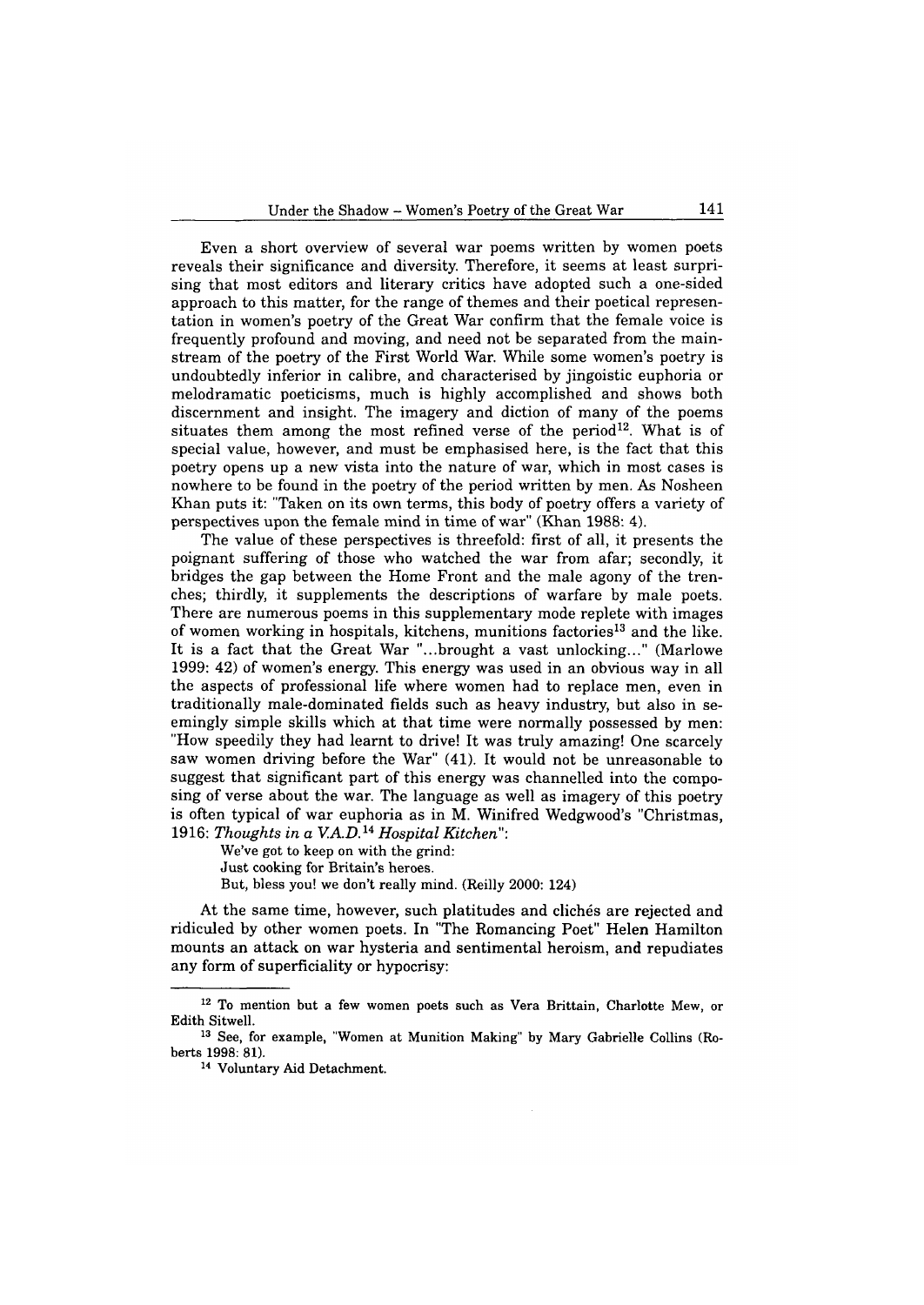**Don't make a pretty song about it!... We are not glory-snatchers! (50)**

In fact, she seems to launch a crusade against the jingoistic mode employed by some women poets, the "The Jingo-Woman" being a prime example:

**Jingo-woman (How I dislike you!) Dealer in white feathers, Insulter, self-appointed (47)**

Very different in its mood as it is, Edith Sitwell's "The Dancers" provides tangible evidence of how much the women's poetry of the Great War differs in skill, form, and atmosphere. Here, war hysteria is given an entirely different dimension as Sitwell creates a sinister picture of war fatigue through the use of stirring imagery:

**We are the dull blind carrion-fly That dance and batten. (100)**

Both Helen Hamilton and Edith Sitwell belong to that group of women poets who reveal an acute and penetrating analysis of war hysteria, and who counterbalance the jingoistic moods of many Home Front poets. Indeed, the diversity of women's war poetry is continually surprising. Along with doggerel verse, the epitome of which is Nina Macdonald's "Sing a Song of War-Time":

**Sing a song of War-time, Soldiers marching by, Crowds of people standing, Waving them 'Good-bye. (69)**

there are memorable gems, such as Charlotte Mew's "May, 1915", with its beautiful alliteration:

**Wait with their old wise patience for the heavenly rain, Sure of the sky: sure of the sea to send its healing breeze ... (72)**

or Amy Lowell's "Convalescence" (65) with its terseness, typical of Imagist poetry<sup>15</sup>. A similarly valuable contribution to women's war poetry can be attributed to Hilda Doolittle16, who "...doesn't write openly about the war at all, hence her omission from anthologies of war poetry" (Featherstone 1995: 101). Her poetry is saturated with sharp imagery and mythological elements as in "After Troy":

**We flung against their gods, invincible, clear hate; we fought; frantic, we flung the last imperious, desperate shaft** and lost ... (165)

**<sup>15</sup> Amy Lowell was not only involved in the Imagist movement but also introduced a new form called Polyphonic Prose. See Jones (1972).**

**<sup>16</sup> Hilda Doolittle was, in fact, American. She moved to London and became one of the leading members of the Imagist movement. She was married to Richard Aldington. See Featherstone (1995).**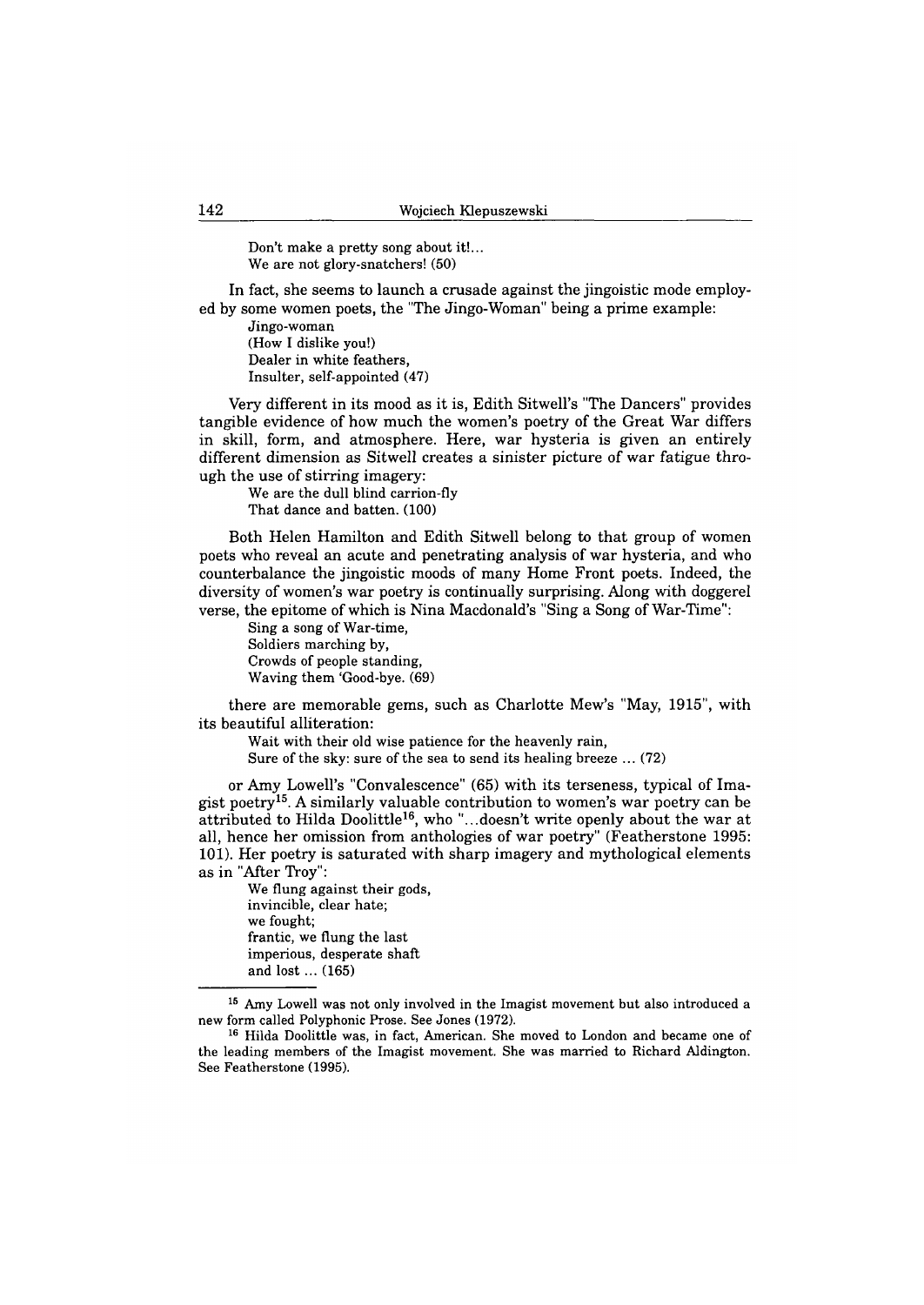A large part of the poetry of the Great War written by women is elegiac in mood, even though the picture of loss may occasionally smack of sentimentality<sup>17</sup>. Vera Brittain's modest manifestation of sisterly affection in "To my Brother":

**Your battle-wounds are scars upon my heart (15)**

is a telling testimony of enduring anguish. Similarly, a demure picture of bereavement in "Perhaps" (14) is a characteristic example of the grief and mourning which is a recurrent motif in so many of the women's poems of the Great War. However, the elegiac, while a characteristic theme of war poetry, is but one of many elements in women's First World War verse, and does not overshadow other themes. A great number of poems are characterised by a typically Georgian focus on nature. The pastoral world, set beside the atrocities of the Great War, has several functions. First of all, the image presented offers protection, and a feeling of the snugness of home. Secondly, it serves as a counter-balance to the horror of war. Thirdly, pastoral references suggest nature's ability to revitalise and recreate itself. And lastly, the invocation of the pastoral brings hope and comfort to those at the Home Front. As Nosheen Khan puts it: "Pure patriotism, the Georgian celebration in rich sentimental tones of the sights and sounds of rural England, could be exploited in order to argue the necessity for sacrifice and the need to keep the home fires burning" (Khan 1988: 56). This, however, is just one function of using nature imagery in war poetry, but not necessarily the primary one. The safety and protection, along with the beauty and tranquillity of the English countryside, is often contrasted with the proximity of war. Rose Macaulay's wistful reminiscence of a rural backwater with its safe and calm atmosphere in "Picnic":

Drowsy, and quiet, and sweet... **When heavily up the south-east wind The great guns beat. (66)**

is presented against the sinister backcloth of trench warfare, looming over the physical safety of country life. But, in "Leave in 1917", by Lilian M. Anderson, the war's proximity is distanced by the security of the English countryside, which is viewed as a refuge, a haven into which no horror can intrude:

**Here was England, stripped of mail and weapons, child-sweet and maiden-gentle. Here was Spring, her feet frost-bright among the daffodils. (3-5)**

This somewhat escapist manner, where nature is presented as a counterbalance to the atrocities of war, is characteristic of many poems of the period and takes a variety of forms. In poems such as "There Will Come Soft Rains" by Sara Teasdale  $(110-111)$ , nature is seen as a force which possesses magical healing potential. This is also beautifully exemplified in Charlotte Mew's "May, 1915":

**Let us remember Spring will come again**

**To the scorched, blackened woods, where the**

**<sup>17</sup> See, for example, Muriel Stuart's "Forgotten Dead, I Salute You" (Reilly 2000: 104-105), or "A Memory" by Margaret Sackville (95).**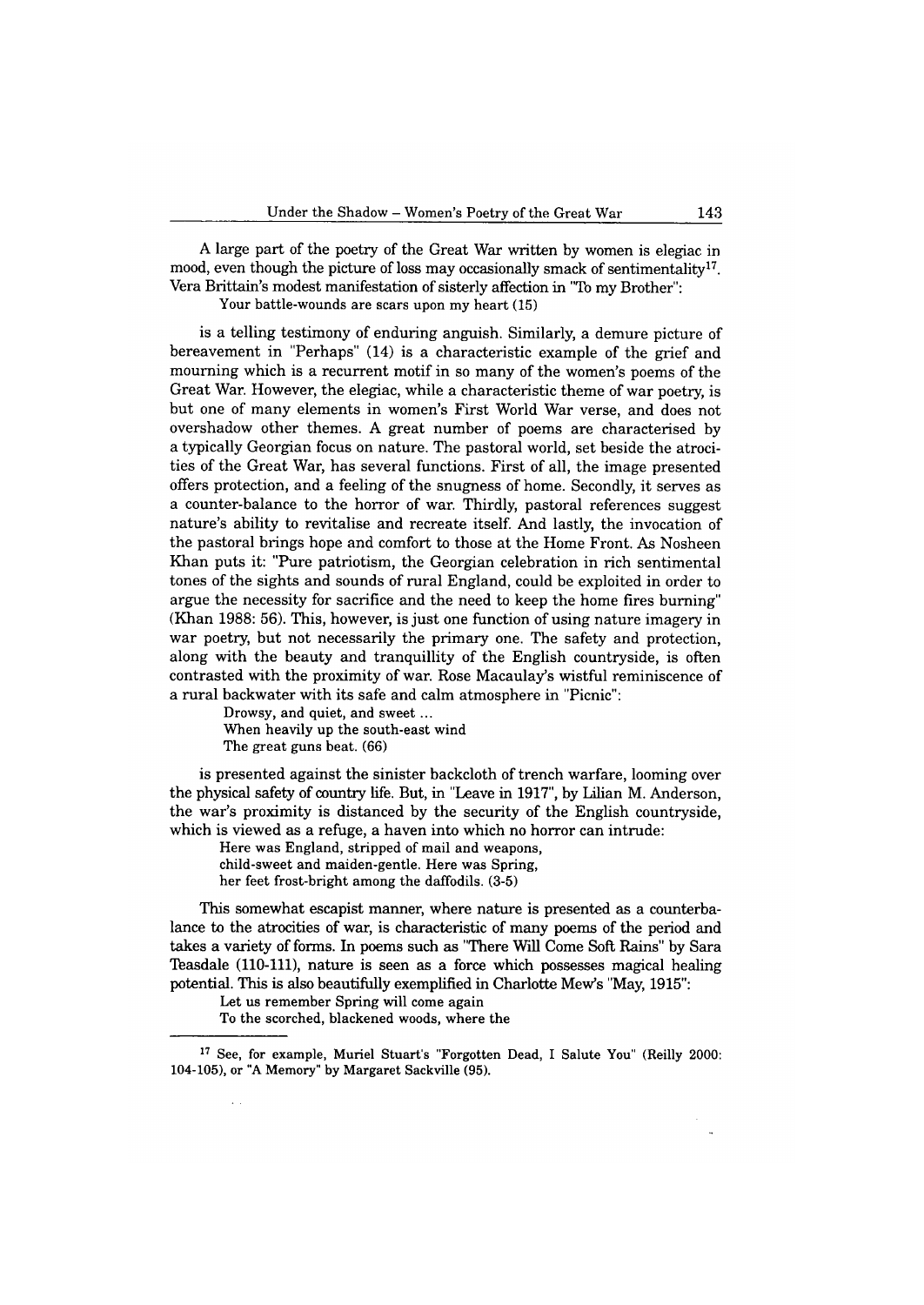**wounded trees Wait with their old wise patience for the heavenly rain, Sure of the sky: sure of the sea to send its healing breeze, Sure of the sun. (72)**

Other recurring images, in the poetry of the Great war, are poppies and red roses. In quite an obvious manner, red roses epitomise sacrifice, while poppies are not only emblematic of the cost in blood of the war as such, but are shown metaphorically as being nourished on the blood of the dead soldiers. This is intrinsic to many poems such as Elizabeth Daryush's "Flanders Fields"18, or "Revision" by Eileen Newton, who writes of "...poppies dipped and dyed in human blood..." (81). Some poets present the destruction of nature in war-time. On the one hand, the picture of war presented in a pastoral manner is softened and mellowed by viewing it as a part of natural cycle, or, contrarily, the horror of the war is intensified by representing it as a force far mightier than nature. Delineating the war as a destructive power strengthens the image of its barbarity and shows it as an utterly annihilating force. In "Nature in War-Time" by S. Gertrude Ford, this representation takes the form of rhetorical questions:

**Grieve not those meadows scarred and cleft, Mined with deep holes and reft of grass, Gardens where not a flower is left, Fouled streams, once clear as glass? (38)**

In "July 1st, 1916" by Aimee Byng Scott the manner in which destruction is depicted resembles a press headline and sounds as if it were an announcement of yet another atrocity:

**War in his might Has passed; Nature lies prostrate there Stunned by his tread. (97)**

Such reference to the pastoral world not only reveals the irony of war, but also emphasises its utter abnormality by setting it beside nature, whose function and value is pictured as almost sacred. The pastoral element has an utterly different dimension in Margaret Cole's "The Falling Leaves", in which she juxtaposes the world of nature and the carnage of the trench warfare:

**I saw the brown leaves dropping from the tree In a still afternoon, When no wind whirled them whistling to the sky, But thickly, silently, They fell, like snowflakes wiping out the noon; And wandered slowly thence For thinking of a gallant multitude Which now all withering lay, Slain by no wind of age or pestilence,**

**<sup>18</sup> The poem not only contains a popular theme, but also has a title used by other poets. Cf. Edith Nesbit's "The Fields of Flanders" (Khan 1988: 79) or "Flanders" by Willoughby Weaving (Gardner 1988: 46).**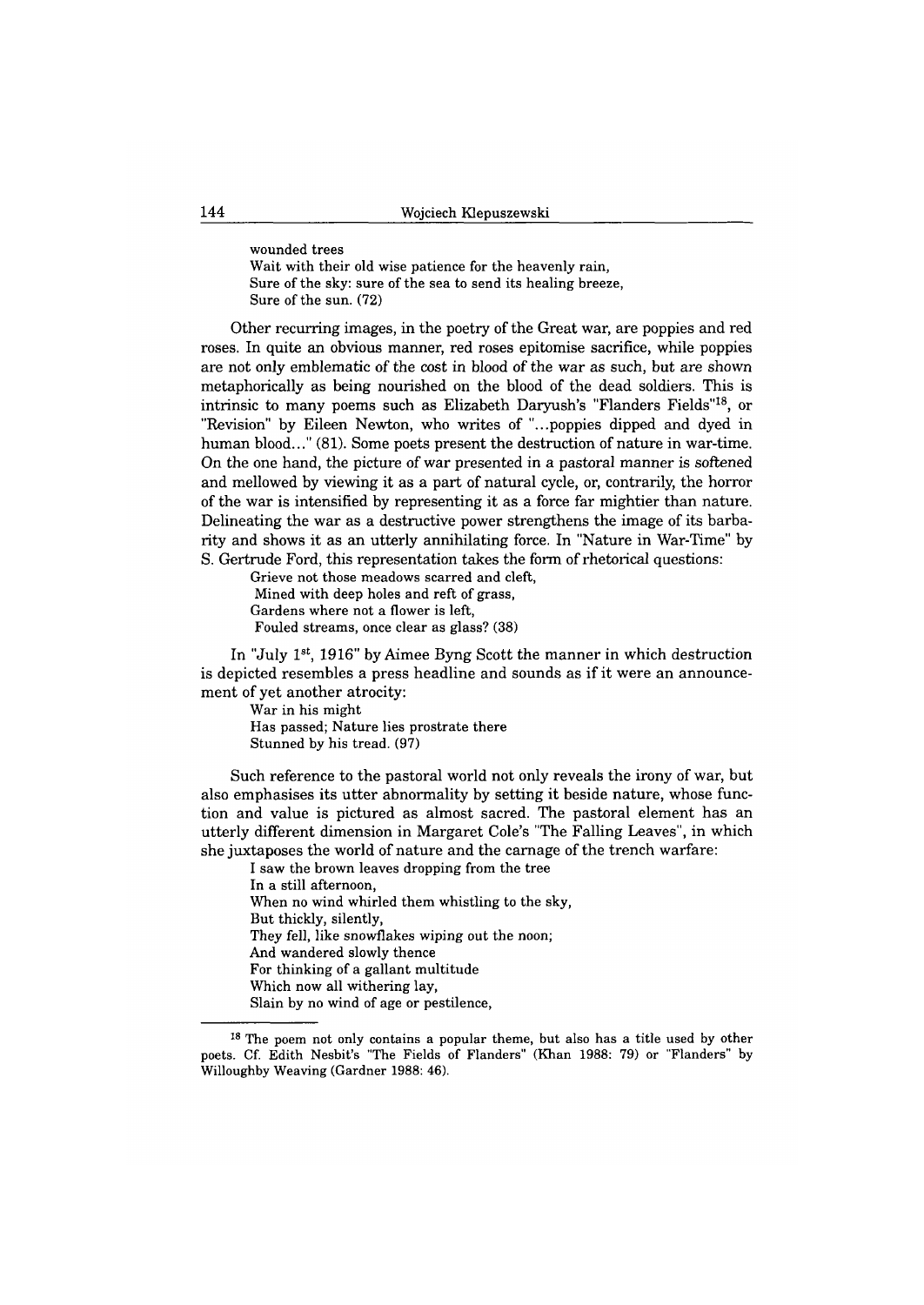**But in their beauty strewed Like snowflakes falling on the Flemish clay. (21)**

Autumnal decay, which is part of a natural cycle of transformation, is contrasted with the soldiers dying *en masse* on the fields of Flanders. This juxtaposition magnifies the futility and unnaturalness of the human sacrifice. Autumnal transmutation is the result of a natural process: the leaves fall because their organic development has reached its final stage. By contrast, the soldiers are wiped out regardless of the fact that they are still in their prime.

The women's verse of the Great War contains many other typical themes with a variety of images: poverty and shortages, in poems such as "Munition Wages" by Madeline Ida Bedford (Reilly 2000: 7-8); hospitals and wounded soldiers, especially in Eva Dobell's "Night Duty" (32-33), or "The Nurse" by G. M. Mitchell (Roberts 1998: 237); mothers awaiting sons, such as in "The Mother" by May Herschel-Clarke (112); and finally, love, which is almost inseparable from the ubiquitous farewells, with martial music and girls throwing flowers. These farewells, where intimate partings mingle with official send-offs and whose most typical scene is a railway station, are everpresent in poems such as "Last Leave *(1918)"* by Eileen Newton (Roberts 1999: 229) or "Train" by Helen Mackay (230-232), but are particularly poignant in Eleanor Farjeon's "Now That You Too":

**But oh, let end what will, I hold you fast**

**By immortal love, which has no first or last. (233)**

The range of themes in the women's poetry of the Great War and their poetic representation<sup>19</sup> are far too wide to be thoroughly investigated in a short article, but even a brief insight into the variety of contexts and images employed is conducive to drawing a more complete picture of the corpus of poetry written during the Great War, and can be seem as a prolegomenon to a subsequent exhaustive literary analysis. All in all, it is difficult not to agree that "...more good poetry came out of World War I than is generally recognised...." (Parsons 1987: 13). By the same token, and contrary to popular belief, there exists a considerable legacy of women's war poetry, so long "under the shadow of the wings of war"20 cast by the male poets of the period. The female voice is often quiet but the palette of imagery and the verbal range of some of the poems are indeed impressive. Jingoistic euphoria and sentimental clichés are sometimes in evidence but exist alongside striking pictures of hollowness, suffering and futility. The female apprehension of war is as weighty and indispensable a testimony as the mainstream verse of the period. Martin Stephen seems to take a very clear view when he writes that the poetry of the Great War "...has been allowed to appear as a man's world. The involvement of women in it was more passive, but no less significant" (Stephen 2001: 256).

**<sup>19</sup> Women's poetry of the Great War is not only varied in terms of its content but also form. See, for example, "A Letter from Ealing Broadway Station (From E.M.W.T.)", an epistle by Aelfrida Tillyard (Reilly 2000: 113-114).**

**<sup>20 &</sup>quot;Under the Shadow" by Edith Nesbit (Roberts 1999: 230)**